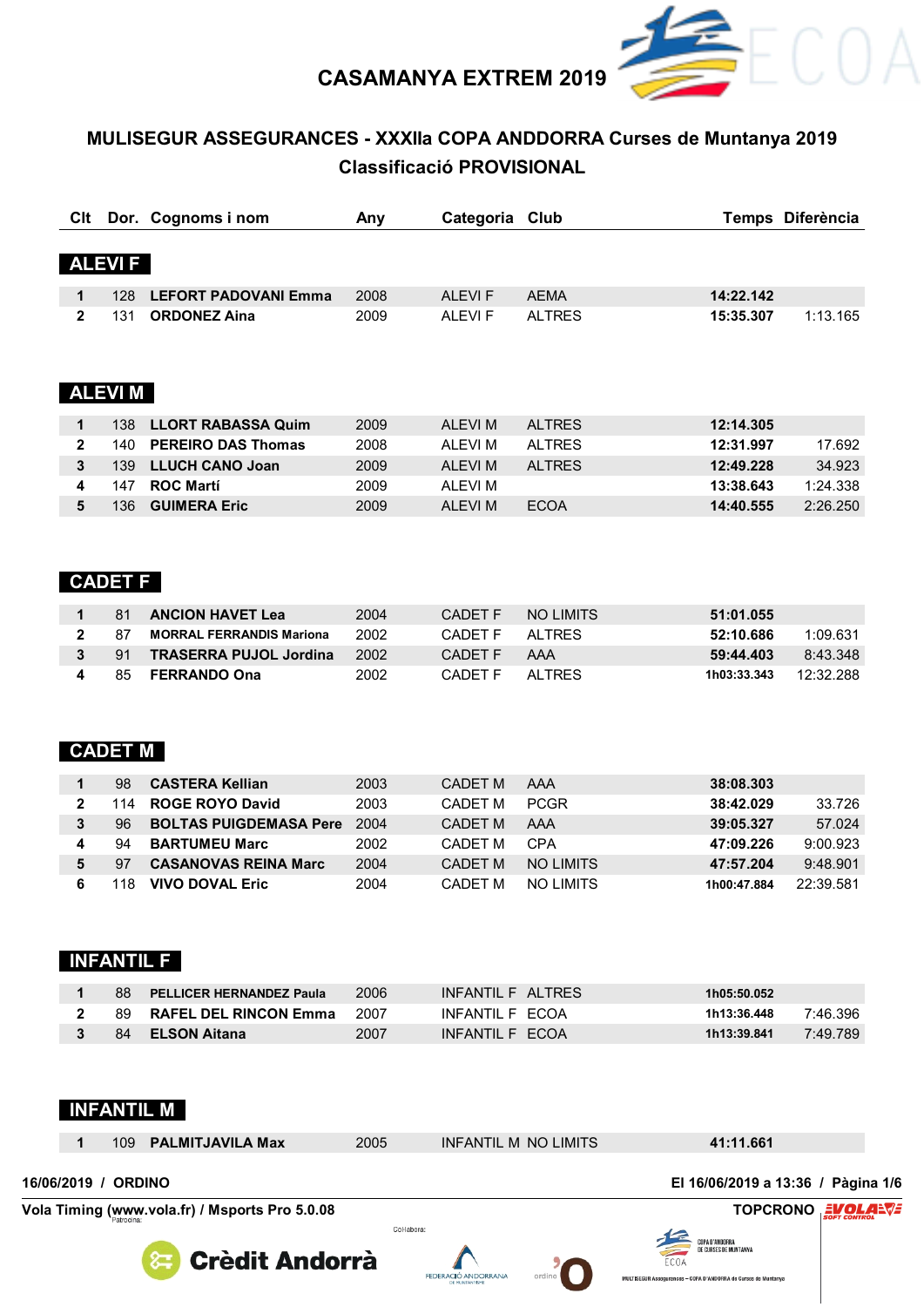

**VolaSoftControlPdf**

 $FCOA$ 

MULTISEGUR Assegurances - COPA D'ANDORRA de Curses de Muntanya

### **MULISEGUR ASSEGURANCES - XXXIIa COPA ANDDORRA Curses de Muntanya 2019 Classificació PROVISIONAL**

| Clt            |     | Dor. Cognoms i nom                | Any  | Categoria                   | Club |             | Temps Diferència |
|----------------|-----|-----------------------------------|------|-----------------------------|------|-------------|------------------|
|                |     |                                   |      |                             |      |             |                  |
| $\overline{2}$ | 116 | <b>VERGES BARRIO Joan Josep</b>   | 2005 | <b>INFANTIL M NO LIMITS</b> |      | 43:02.691   | 1:51.030         |
| 3              | 110 | <b>PINCHON Antonin</b>            | 2005 | INFANTIL M AAA              |      | 44:13.598   | 3:01.937         |
| 4              | 108 | <b>MARTINEZ CLAVERIA Salvador</b> | 2006 | INFANTIL M NO LIMITS        |      | 45:05.588   | 3:53.927         |
| 5              | 111 | <b>PONS RODRGUEZ Aran</b>         | 2006 | INFANTII M AI TRES          |      | 45:14.462   | 4:02.801         |
| 6              | 103 | <b>HERREROS SOLA Pol</b>          | 2005 | <b>INFANTIL M AAA</b>       |      | 45:22.951   | 4:11.290         |
| 7              | 104 | <b>LLORT RABASSA Marti</b>        | 2006 | INFANTIL M NO LIMITS        |      | 48:42.807   | 7:31.146         |
| 8              | 115 | <b>VENTURA CORNELLA Marc</b>      | 2006 | <b>INFANTIL M NO LIMITS</b> |      | 49:09.623   | 7:57.962         |
| 9              | 112 | <b>PRIO TORRES Pau</b>            | 2007 | INFANTII M NO I IMITS       |      | 49:22.106   | 8:10.445         |
| 10             | 99  | <b>CELADES LOPEZ Xavi</b>         | 2006 | INFANTIL M NO LIMITS        |      | 55:04.666   | 13:53.005        |
| 11             | 117 | <b>VILA LODGE Guillem</b>         | 2007 | INFANTIL M ECOA             |      | 55:16.700   | 14:05.039        |
| $12 \,$        | 102 | <b>FONT ROMAN Majà</b>            | 2006 | <b>INFANTIL M ECOA</b>      |      | 57:44.008   | 16:32.347        |
| 13             | 113 | <b>PUBILL CABALLERO Jan</b>       | 2006 | INFANTIL M ECOA             |      | 57:45.436   | 16:33.775        |
| 14             | 106 | <b>MAROT OBIOLS Marc</b>          | 2006 | <b>INFANTIL M ALTRES</b>    |      | 1h00:20.557 | 19:08.896        |
| 15             | 119 | <b>BOBET Enoc</b>                 | 2006 | INFANTIL M NO LIMITS        |      | 1h01:52.798 | 20:41.137        |
| 16             | 105 | <b>LOAN ROBERT Joan</b>           | 2007 | <b>INFANTIL M ECOA</b>      |      | 1h05:43.623 | 24:31.962        |

### **PRE-ALEVI F**

|                | 125  | <b>COMA Maria</b>                | 2010 | PRE-ALEVIF AAA     | 15:34.556 |          |
|----------------|------|----------------------------------|------|--------------------|-----------|----------|
| $\overline{2}$ | 123. | <b>BALIELLES Claudia</b>         | 2011 | PRE-ALEVIF AAA     | 15:53.018 | 18.462   |
| 3              | 121  | <b>AJONA REGULEZ Ane</b>         | 2010 | PRE-ALEVI F FCOA   | 17:37.976 | 2:03.420 |
| 4              | 127  | <b>GUIMERA Siena</b>             | 2012 | PRE-ALEVIF ECOA    | 20:08.965 | 4:34.409 |
| 5              | 126. | <b>ELSON Leia</b>                | 2010 | PRE-ALEVI F FCOA   | 20:40.067 | 5:05.511 |
| 6              | 133. | <b>VILA GARNICA Emma</b>         | 2012 | PRE-ALEVIF AITRES  | 21:18.498 | 5:43.942 |
|                | 132. | <b>SUBIRATS FERNANDEZ Andrea</b> | 2010 | PRE-ALEVIF AAA     | 21:35.288 | 6:00.732 |
| 8              | 120. | <b>AJONA REGULEZ Amaia</b>       | 2013 | PRE-ALEVIF ECOA    | 23:58.763 | 8:24.207 |
| 9              | 124  | <b>BARCELO Fiona</b>             | 2012 | PRE-ALEVIF AI TRFS | 24:33.101 | 8:58.545 |

### **PRE-ALEVI M**

|              | 141  | <b>POUJARNISCLE MASCORT Jan</b>  | 2010 | PRE-ALEVIM ECOA    | 14:02.006 |          |
|--------------|------|----------------------------------|------|--------------------|-----------|----------|
| $\mathbf{2}$ | 145  | <b>VILA FERNADEZ Roc</b>         | 2010 | PRE-ALEVIM ECOA    | 15:06.127 | 1:04.121 |
| 3            | 134  | <b>COMA Arturo</b>               | 2012 | PRE-ALEVIM ECOA    | 15:32.523 | 1:30.517 |
| 4            | 144  | <b>TERMES Oriol</b>              | 2010 | PRE-ALEVIM ECOA    | 17:16.163 | 3:14.157 |
| 5            | 143  | <b>TERMES Nil</b>                | 2012 | PRE-ALEVIM AI TRES | 18:16.942 | 4:14.936 |
| 6            |      | 142 SUBIRATS FERNANDEZ Marc 2012 |      | PRE-ALEVIM AAA     | 18:24.330 | 4:22.324 |
|              | 146. | <b>VILA GARNICA Didac</b>        | 2015 | PRE-ALEVIM ALTRES  | 21:50.433 | 7:48.427 |
| 8            | 137  | <b>LLORT RABASSA Anton</b>       | 2012 | PRE-ALEVIM ALTRES  | 22:46.827 | 8:44.821 |



FEDERACIÓ ANDORRANA

**Crèdit Andorrà**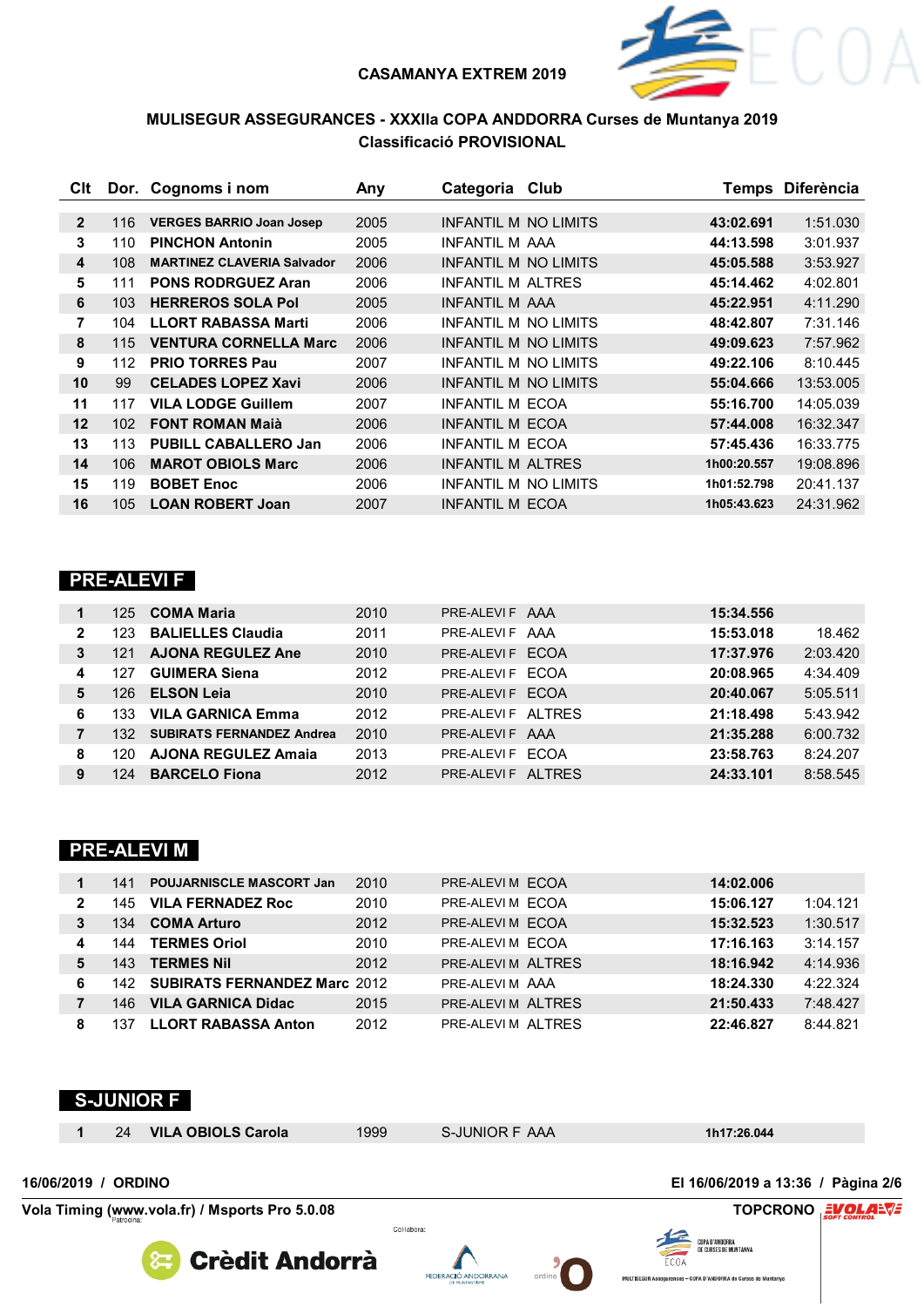

MULTISEGUR Assegurances - COPA D'ANDORRA de Curses de Mu

### **MULISEGUR ASSEGURANCES - XXXIIa COPA ANDDORRA Curses de Muntanya 2019 Classificació PROVISIONAL**

|              |     | Cit Dor. Cognoms i nom         | Anv  | Categoria Club           |             | Temps Diferència        |
|--------------|-----|--------------------------------|------|--------------------------|-------------|-------------------------|
| $\mathbf{2}$ | 22. | <b>SINFREU ALDUNCIN Andrea</b> | 2001 | S-JUNIOR F NO LIMITS     | 1h28:16.484 | 10:50.440               |
|              | 20  | <b>SEBASTIA Laja</b>           | 1999 | S-JUNIOR F ECOA          | 1h33:50.577 | 16:24.533               |
|              | 13  | <b>MAHARAVO Diane</b>          | 2001 | <b>S-JUNIOR F ALTRES</b> | 1h42:29.488 | 25:03.444               |
|              | 86  | <b>MICAS SILLE Carla</b>       | 2000 | S-JUNIOR F AAA           |             | 2h28:12.550 1h10:46.506 |

## **S-JUNIOR M**

|  | 34 BARTUMEU CARAMES Adria 1999 |      | S-JUNIOR M PCGR | 1h07:28.572 |           |
|--|--------------------------------|------|-----------------|-------------|-----------|
|  | 2 66 ROG ROYO Gerard           | 2001 | S-JUNIOR M PCGR | 1h17:42.642 | 10:14.070 |

## **S-MASTER F**

|      | 14 PAREJO Piedad          | 1966 | S-MASTER F AI TRES    | 1h42:25.041              |
|------|---------------------------|------|-----------------------|--------------------------|
|      | <b>BLUCHER ALTONA Ann</b> | 1962 | S-MASTER F NO I IMITS | 43 46 546<br>2h26:11.587 |
| - 21 | SILLE MAUPAY Fabienne     | 1967 | S-MASTER F AAA        | 45:54.611<br>2h28:19.652 |

### **S-MASTER M**

|              | 57 | <b>PELEGRINA LOPEZ Manel</b>    | 1968 | S-MASTER M SANLORIA        | 1h12:23.012              |
|--------------|----|---------------------------------|------|----------------------------|--------------------------|
| $\mathbf{2}$ | 72 | <b>SOLE Eusebi</b>              | 1964 | S-MASTER M CPA             | 3:01.954<br>1h15:24.966  |
| 3            | 48 | <b>HANNEQUIN Eric</b>           | 1962 | <b>S-MASTER M AAA</b>      | 4:10.919<br>1h16:33.931  |
| 4            | 61 | <b>REYES COMORERA Carles</b>    | 1965 | S-MASTER M SERRADELLS      | 7:17.456<br>1h19:40.468  |
| 5            | 70 | <b>SINFREU MAYA Josep</b>       | 1964 | S-MASTER M NO LIMITS       | 10:03.475<br>1h22:26.487 |
| 6            | 63 | <b>ROBLES Miguel Angel</b>      | 1965 | <b>S-MASTER M SANLORIA</b> | 16:07.692<br>1h28:30.704 |
|              | 73 | <b>SOLER Emili</b>              | 1961 | <b>S-MASTER M ALTRES</b>   | 19:39.438<br>1h32:02.450 |
| 8            | 33 | <b>APARISI RAMON Xavi</b>       | 1956 | S-MASTER M ALTRES          | 27:06.203<br>1h39:29.215 |
| 9            | 95 | <b>BESSA CASERRAS Alejandro</b> | 1966 | S-MASTER M AAA             | 50:26.846<br>2h02:49.858 |

### **S-VETERA F**

|     | 15 <b>PARRILLA NOVA Imma</b> | 1977  |                   | S-VETERA F SFRRADFILS | 1h19:29.038 |           |
|-----|------------------------------|-------|-------------------|-----------------------|-------------|-----------|
|     | 12 LODGE Michele             | 1975  | S-VETERA F FCOA   |                       | 1h23:39.852 | 4:10.814  |
| 8   | <b>CUREAU Carol</b>          | 1970. |                   | S-VETERA F NO I IMITS | 1h31:48.592 | 12:19.554 |
| 16. | <b>PIUIGDEMASA Eva</b>       | 1976  | S-VETERA F altres |                       | 1h43:47.385 | 24:18.347 |
| 18  | ROBERT RIBES Nuria           | 1977  | S-VETERA F FCOA   |                       | 1h43:50.365 | 24.21.327 |

|                     |    | <b>S-VETERA M</b>                              |             |                 |                                                        |  |
|---------------------|----|------------------------------------------------|-------------|-----------------|--------------------------------------------------------|--|
|                     | 75 | <b>TEIXIDO Ferran</b>                          | 1973        | S-VETERA M PCGR | 59:13.855                                              |  |
| 16/06/2019 / ORDINO |    |                                                |             |                 | El 16/06/2019 a 13:36 / Pàgina 3/6                     |  |
|                     |    | Vola Timing (www.vola.fr) / Msports Pro 5.0.08 |             |                 | TOPCRONO EL COLALA                                     |  |
|                     |    | <b>Crèdit Andorrà</b>                          | Col·labora: |                 | COPA D'ANDORRA<br>DE CURSES DE MUNTANYA<br><b>ECOA</b> |  |

FEDERACIÓ ANDORRANA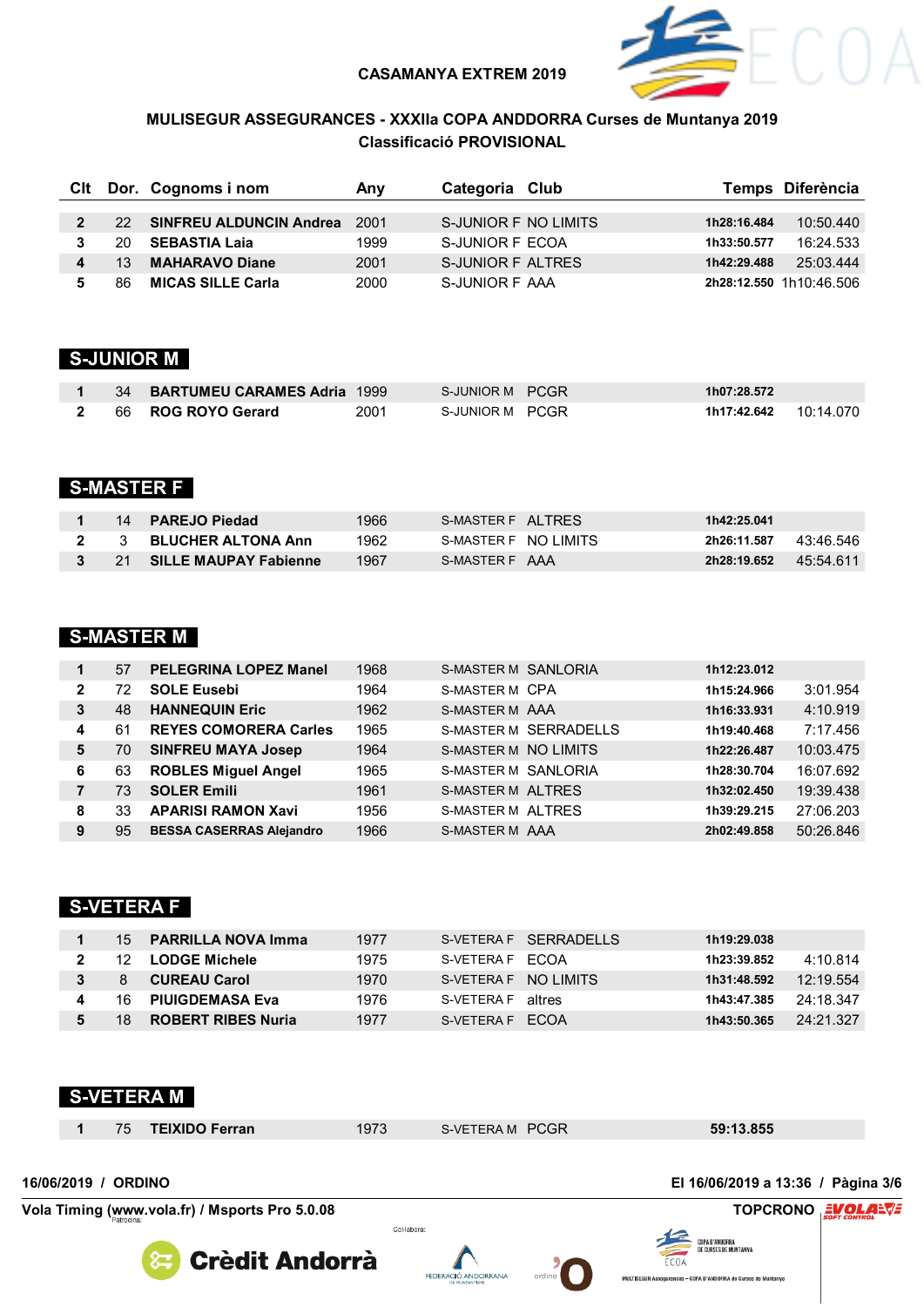

### **MULISEGUR ASSEGURANCES - XXXIIa COPA ANDDORRA Curses de Muntanya 2019 Classificació PROVISIONAL**

| Clt          |     | Dor. Cognoms i nom              | Any  | Categoria Club      |                   |             | Temps Diferència |
|--------------|-----|---------------------------------|------|---------------------|-------------------|-------------|------------------|
|              |     |                                 |      |                     |                   |             |                  |
| $\mathbf{2}$ | 64  | <b>ROC Agusti</b>               | 1971 | S-VETERA M ALTRES   |                   | 1h01:20.390 | 2:06.535         |
| 3            | 69  | <b>SANZA Marcos</b>             | 1977 | S-VETERA M ALTRES   |                   | 1h04:25.107 | 5:11.252         |
| 4            | 44  | <b>FERRER Joan</b>              | 1978 | S-VETERA M ALTRES   |                   | 1h10:52.325 | 11:38.470        |
| 5            | 29  | <b>BARCELO Eduard</b>           | 1973 | S-VETERA M          | Club Natació Olot | 1h13:35.112 | 14:21.257        |
| 6            | 53  | <b>MARIN RODRIGUEZ Dani</b>     | 1978 | S-VETERA M SANLORIA |                   | 1h18:30.729 | 19:16.874        |
| 7            | 50  | <b>LARROSA FARRE Pere</b>       | 1979 | S-VETERA M ALTRES   |                   | 1h21:31.183 | 22:17.328        |
| 8            | 46  | <b>FERRIZ CLAVIJO Jaime</b>     | 1974 | S-VETERA M SEC      |                   | 1h22:09.875 | 22:56.020        |
| 9            | 59  | <b>PRIO Xavi</b>                | 1978 | S-VETERA M AAA      |                   | 1h23:19.857 | 24:06.002        |
| 10           | 40  | <b>CASTILLO Ismael</b>          | 1979 | S-VETERA M ALTRES   |                   | 1h24:16.161 | 25:02.306        |
| 11           | 56  | <b>MASIP COLOME Marc</b>        | 1976 | S-VETERA M PCGR     |                   | 1h24:50.665 | 25:36.810        |
| 12           | 28  | <b>SENTIS Xavi</b>              | 1976 | S-VETERA M AAA      |                   | 1h29:17.559 | 30:03.704        |
| 13           | 49  | <b>HERREROS COZAR Ignasi</b>    | 1975 | S-VETERA M CPA      |                   | 1h30:11.366 | 30:57.511        |
| 14           | 67  | <b>ROUDIER Laurent</b>          | 1970 | S-VETERA M AAA      |                   | 1h32:42.074 | 33:28.219        |
| 15           | 78  | <b>VIZMANOS LAMOTTE Gerardo</b> | 1972 | S-VETERA M ECOA     |                   | 1h35:28.700 | 36:14.845        |
| 16           | 107 | <b>MARTINEZ Jesus</b>           | 1978 | S-VETERA M AAA      |                   | 1h36:18.856 | 37:05.001        |
| 17           | 35  | <b>BELSA MIRET David</b>        | 1979 | S-VETERA M AAA      |                   | 1h42:16.503 | 43:02.648        |
| 18           | 51  | <b>LAURENS Sebastien</b>        | 1970 | S-VETERA M ECOA     |                   | 1h53:03.433 | 53:49.578        |
|              |     |                                 |      |                     |                   |             |                  |

#### **Abandons**

|  | 101 ESTAUN SARIENA Angel | 1973 | S-VETERA M ALTRES |  |
|--|--------------------------|------|-------------------|--|
|--|--------------------------|------|-------------------|--|

#### **Absoluta Dona**

| 1              | 9               | DE DIEGO AGUADO Fatima         | 1995 | <b>SENIOR F</b>      | AAA               | 1h13:54.162 |                         |
|----------------|-----------------|--------------------------------|------|----------------------|-------------------|-------------|-------------------------|
| $\mathbf{2}$   | 6               | <b>CASTELLO NORIA Angela</b>   | 1983 | <b>SENIOR F</b>      | AAA               | 1h15:33.665 | 1:39.503                |
| 3              | 24              | <b>VILA OBIOLS Carola</b>      | 1999 | S-JUNIOR F AAA       |                   | 1h17:26.044 | 3:31.882                |
| 4              | 19              | <b>SABATA Claudia</b>          | 1995 | <b>SENIOR F</b>      | <b>ALTRES</b>     | 1h17:48.890 | 3:54.728                |
| 5              | 23              | <b>SOLANA Sabrina</b>          | 1983 | <b>SENIOR F</b>      | <b>NO LIMITS</b>  | 1h18:20.135 | 4:25.973                |
| 6              | 15              | <b>PARRILLA NOVA Imma</b>      | 1977 | S-VETERA F           | <b>SERRADELLS</b> | 1h19:29.038 | 5:34.876                |
| $\overline{7}$ | 12 <sup>2</sup> | <b>LODGE Michele</b>           | 1975 | S-VETERA F ECOA      |                   | 1h23:39.852 | 9:45.690                |
| 8              | 22              | <b>SINFREU ALDUNCIN Andrea</b> | 2001 | S-JUNIOR F NO LIMITS |                   | 1h28:16.484 | 14:22.322               |
| 9              | 5               | <b>CASELLAS CUNILL Mireia</b>  | 1985 | <b>SENIOR F</b>      | <b>ALTRES</b>     | 1h30:45.692 | 16:51.530               |
| 10             | 4               | <b>CABEZA VACAS Susana</b>     | 1984 | <b>SENIOR F</b>      | AAA               | 1h31:09.625 | 17:15.463               |
| 11             | 8               | <b>CUREAU Carol</b>            | 1970 | S-VETERA F           | <b>NO LIMITS</b>  | 1h31:48.592 | 17:54.430               |
| 12             | 20              | <b>SEBASTIA Laia</b>           | 1999 | S-JUNIOR F ECOA      |                   | 1h33:50.577 | 19:56.415               |
| 13             | 1               | <b>ARTAL ESCRIU Anna</b>       | 1985 | <b>SENIOR F</b>      | AAA               | 1h34:28.450 | 20:34.288               |
| 14             | 2               | <b>BARBOSA Fernanda</b>        | 1985 | <b>SENIOR F</b>      | AAA               | 1h41:46.564 | 27:52.402               |
| 15             | 14              | <b>PAREJO Piedad</b>           | 1966 | S-MASTER F ALTRES    |                   | 1h42:25.041 | 28:30.879               |
| 16             | 13              | <b>MAHARAVO Diane</b>          | 2001 | S-JUNIOR F ALTRES    |                   | 1h42:29.488 | 28:35.326               |
| 17             | 16              | <b>PIUIGDEMASA Eva</b>         | 1976 | S-VETERA F           | altres            | 1h43:47.385 | 29:53.223               |
| 18             | 18              | <b>ROBERT RIBES Nuria</b>      | 1977 | S-VETERA F           | <b>ECOA</b>       | 1h43:50.365 | 29:56.203               |
| 19             | 17              | <b>RAYA Sara</b>               | 1994 | <b>SENIOR F</b>      | <b>NO LIMITS</b>  | 1h46:59.398 | 33:05.236               |
| 20             | 11              | <b>GRAU Maria</b>              | 1992 | <b>SENIOR F</b>      | <b>NO LIMITS</b>  | 1h50:51.703 | 36:57.541               |
| 21             | 3               | <b>BLUCHER ALTONA Ann</b>      | 1962 | <b>S-MASTER F</b>    | <b>NO LIMITS</b>  |             | 2h26:11.587 1h12:17.425 |
|                |                 |                                |      |                      |                   |             |                         |

**Vola Timing (www.vola.fr) / Msports Pro 5.0.08 TOPCRONO**





Col·labora:



**16/06/2019 / ORDINO El 16/06/2019 a 13:36 / Pàgina 4/6**

ECOA

COPA D'ANDORRA<br>De curses de Muntanya

MULTISEGUR Assegurances - COPA D'ANDORRA de Curses de Muntanya

**VolaSoftControlPdf**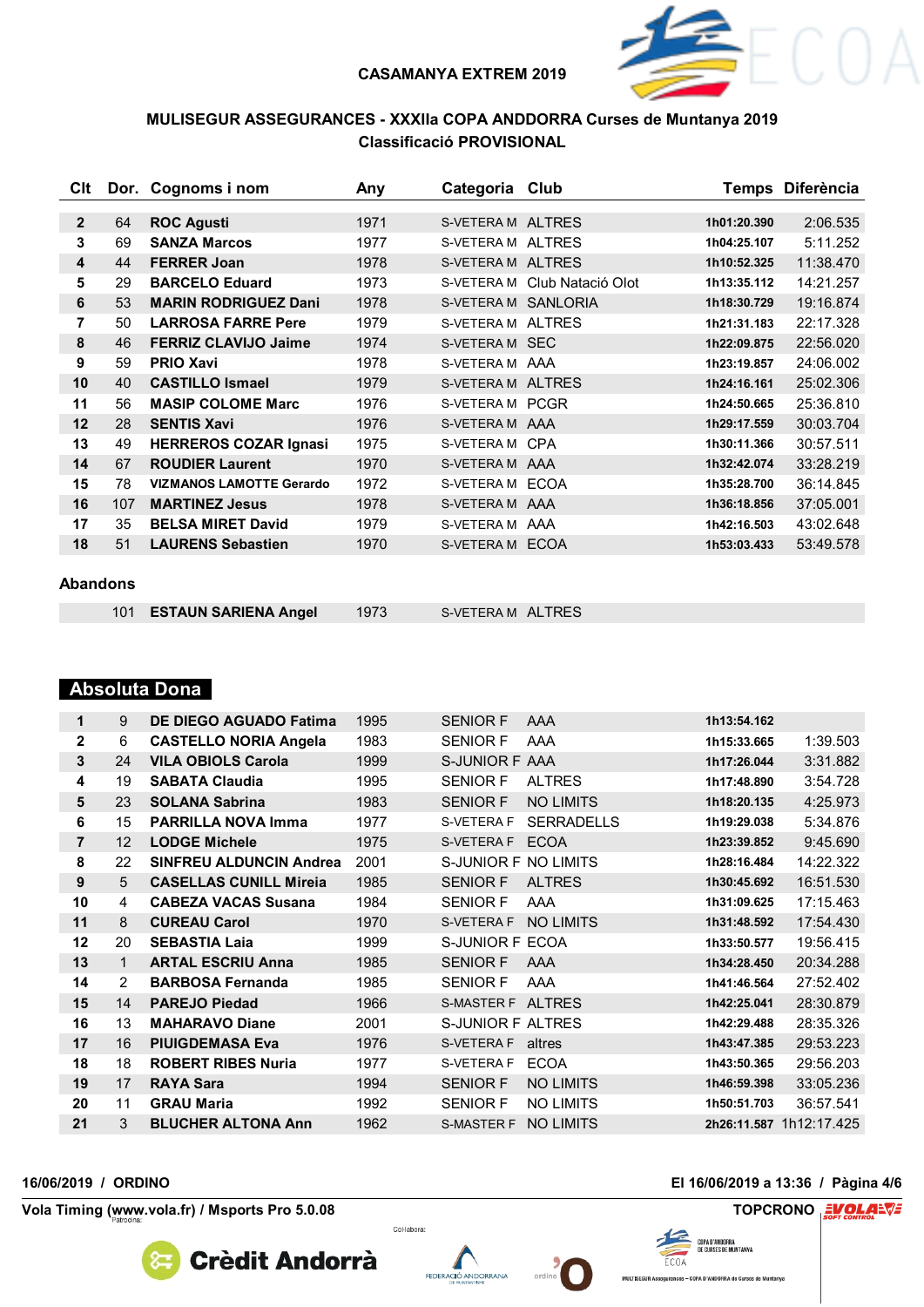

### **MULISEGUR ASSEGURANCES - XXXIIa COPA ANDDORRA Curses de Muntanya 2019 Classificació PROVISIONAL**

| Clt     |    | Dor. Cognoms i nom           | Anv  | Categoria Club |           | Temps Diferència        |
|---------|----|------------------------------|------|----------------|-----------|-------------------------|
|         |    |                              |      |                |           |                         |
| 22      | 86 | <b>MICAS SILLE Carla</b>     | 2000 | S-JUNIOR F AAA |           | 2h28:12.550 1h14:18.388 |
| 23      | 21 | <b>SILLE MAUPAY Fabienne</b> | 1967 | S-MASTER F AAA |           | 2h28:19.652 1h14:25.490 |
| 24      |    | <b>CISMONDI Caterina</b>     | 1993 | SENIOR F       | AAA       | 2h29:07.727 1h15:13.565 |
|         |    |                              |      |                |           |                         |
| Absents |    |                              |      |                |           |                         |
|         | 10 | <b>FUMENAL ARTES Mireja</b>  | 1998 | SENIOR F       | NO LIMITS |                         |
|         |    |                              |      |                |           |                         |

#### **Absoluta Home**

| 1              | 75 | <b>TEIXIDO Ferran</b>               | 1973 | S-VETERA M PCGR     |                              | 59:13.855   |           |
|----------------|----|-------------------------------------|------|---------------------|------------------------------|-------------|-----------|
| $\mathbf{2}$   | 64 | <b>ROC Agusti</b>                   | 1971 | S-VETERA M ALTRES   |                              | 1h01:20.390 | 2:06.535  |
| 3              | 54 | <b>MARTIN MEDINA Gerber</b>         | 1985 | <b>SENIOR M</b>     | <b>PCGR</b>                  | 1h01:26.334 | 2:12.479  |
| 4              | 31 | <b>ALIS SANCHEZ Jordi</b>           | 1994 | <b>SENIOR M</b>     | <b>ALTRES</b>                | 1h02:00.230 | 2:46.375  |
| 5              | 36 | <b>BOLET ARAGONES Jordi</b>         | 1993 | <b>SENIOR M</b>     | AAA                          | 1h02:38.683 | 3:24.828  |
| 6              | 71 | <b>SOLDEVILA BUSQUETS Arnau</b>     | 1998 | <b>SENIOR M</b>     | <b>NO LIMITS</b>             | 1h02:58.785 | 3:44.930  |
| $\overline{7}$ | 69 | <b>SANZA Marcos</b>                 | 1977 | S-VETERA M ALTRES   |                              | 1h04:25.107 | 5:11.252  |
| 8              | 41 | <b>COLL TURRA Pau</b>               | 1998 | <b>SENIOR M</b>     | <b>ALTRES</b>                | 1h04:37.308 | 5:23.453  |
| 9              | 39 | <b>CASABELLA SIN Sergi</b>          | 1998 | <b>SENIOR M</b>     | <b>NO LIMITS</b>             | 1h04:43.281 | 5:29.426  |
| 10             | 58 | <b>PRIETO READ Euan</b>             | 1996 | <b>SENIOR M</b>     | <b>SEC</b>                   | 1h04:55.386 | 5:41.531  |
| 11             | 30 | <b>ALBOS David</b>                  | 1984 | <b>SENIOR M</b>     | <b>ECOA</b>                  | 1h06:05.190 | 6:51.335  |
| 12             | 42 | <b>DARRODES Thomas</b>              | 1991 | <b>SENIOR M</b>     | AAA                          | 1h06:47.332 | 7:33.477  |
| 13             | 76 | <b>TRASERRA Marc</b>                | 1997 | <b>SENIOR M</b>     | <b>ALTRES</b>                | 1h07:11.529 | 7:57.674  |
| 14             | 34 | <b>BARTUMEU CARAMES Adria 1999</b>  |      | S-JUNIOR M PCGR     |                              | 1h07:28.572 | 8:14.717  |
| 15             | 45 | <b>FERRER Josep</b>                 | 1980 | <b>SENIOR M</b>     | <b>ALTRES</b>                | 1h10:01.680 | 10:47.825 |
| 16             | 38 | <b>CARVALHO VERAS Benjamin</b>      | 1981 | <b>SENIOR M</b>     | <b>SANLORIA</b>              | 1h10:29.163 | 11:15.308 |
| 17             | 44 | <b>FERRER Joan</b>                  | 1978 | S-VETERA M ALTRES   |                              | 1h10:52.325 | 11:38.470 |
| 18             | 80 | <b>ORDONEZ Jordi</b>                | 1981 | <b>SENIOR M</b>     | ECOA                         | 1h12:03.734 | 12:49.879 |
| 19             | 57 | <b>PELEGRINA LOPEZ Manel</b>        | 1968 | S-MASTER M SANLORIA |                              | 1h12:23.012 | 13:09.157 |
| 20             | 29 | <b>BARCELO Eduard</b>               | 1973 |                     | S-VETERA M Club Natació Olot | 1h13:35.112 | 14:21.257 |
| 21             | 68 | <b>SABATER SANMARTI Marc</b>        | 1995 | SENIOR M AAA        |                              | 1h13:46.594 | 14:32.739 |
| 22             | 55 | <b>MARTINEZ Jose</b>                | 1982 |                     | SENIOR M BLOCCAFE            | 1h13:58.752 | 14:44.897 |
| 23             | 32 | <b>ANTHONY Mauboussin</b>           | 1980 | <b>SENIOR M</b>     | <b>ALTRES</b>                | 1h14:01.883 | 14:48.028 |
| 24             | 74 | <b>SUBIRANA DALMAU Fabi</b>         | 1988 | <b>SENIOR M</b>     | AAA                          | 1h14:18.726 | 15:04.871 |
| 25             | 72 | <b>SOLE Eusebi</b>                  | 1964 | S-MASTER M CPA      |                              | 1h15:24.966 | 16:11.111 |
| 26             | 48 | <b>HANNEQUIN Eric</b>               | 1962 | S-MASTER M AAA      |                              | 1h16:33.931 | 17:20.076 |
| 27             | 66 | <b>ROG ROYO Gerard</b>              | 2001 | S-JUNIOR M PCGR     |                              | 1h17:42.642 | 18:28.787 |
| 28             | 53 | <b>MARIN RODRIGUEZ Dani</b>         | 1978 | S-VETERA M SANLORIA |                              | 1h18:30.729 | 19:16.874 |
| 29             | 61 | <b>REYES COMORERA Carles</b>        | 1965 |                     | S-MASTER M SERRADELLS        | 1h19:40.468 | 20:26.613 |
| 30             | 52 | <b>MACIEL DE QUEIROS Rui Miguel</b> | 1985 | <b>SENIOR M</b>     | <b>SANLORIA</b>              | 1h19:45.866 | 20:32.011 |
| 31             | 62 | <b>RIBA BURDO Joan</b>              | 1995 | <b>SENIOR M</b>     | AAA                          | 1h20:22.563 | 21:08.708 |
| 32             | 60 | <b>REYES Jordi</b>                  | 1983 | <b>SENIOR M</b>     | AAA                          | 1h21:01.239 | 21:47.384 |
| 33             | 50 | <b>LARROSA FARRE Pere</b>           | 1979 | S-VETERA M ALTRES   |                              | 1h21:31.183 | 22:17.328 |
| 34             | 37 | <b>CABALLE Ramon</b>                | 1994 | <b>SENIOR M</b>     | <b>ALTRES</b>                | 1h21:34.706 | 22:20.851 |
| 35             | 46 | <b>FERRIZ CLAVIJO Jaime</b>         | 1974 | S-VETERA M SEC      |                              | 1h22:09.875 | 22:56.020 |

**Vola Timing (www.vola.fr) / Msports Pro 5.0.08 TOPCRONO**





Col·labora:



**16/06/2019 / ORDINO El 16/06/2019 a 13:36 / Pàgina 5/6**

ECOA

COPA D'ANDORRA<br>De curses de Muntanya

MULTISEGUR Assegurances - COPA D'ANDORRA de Curses de Muntanya

**VolaSoftControlPdf**